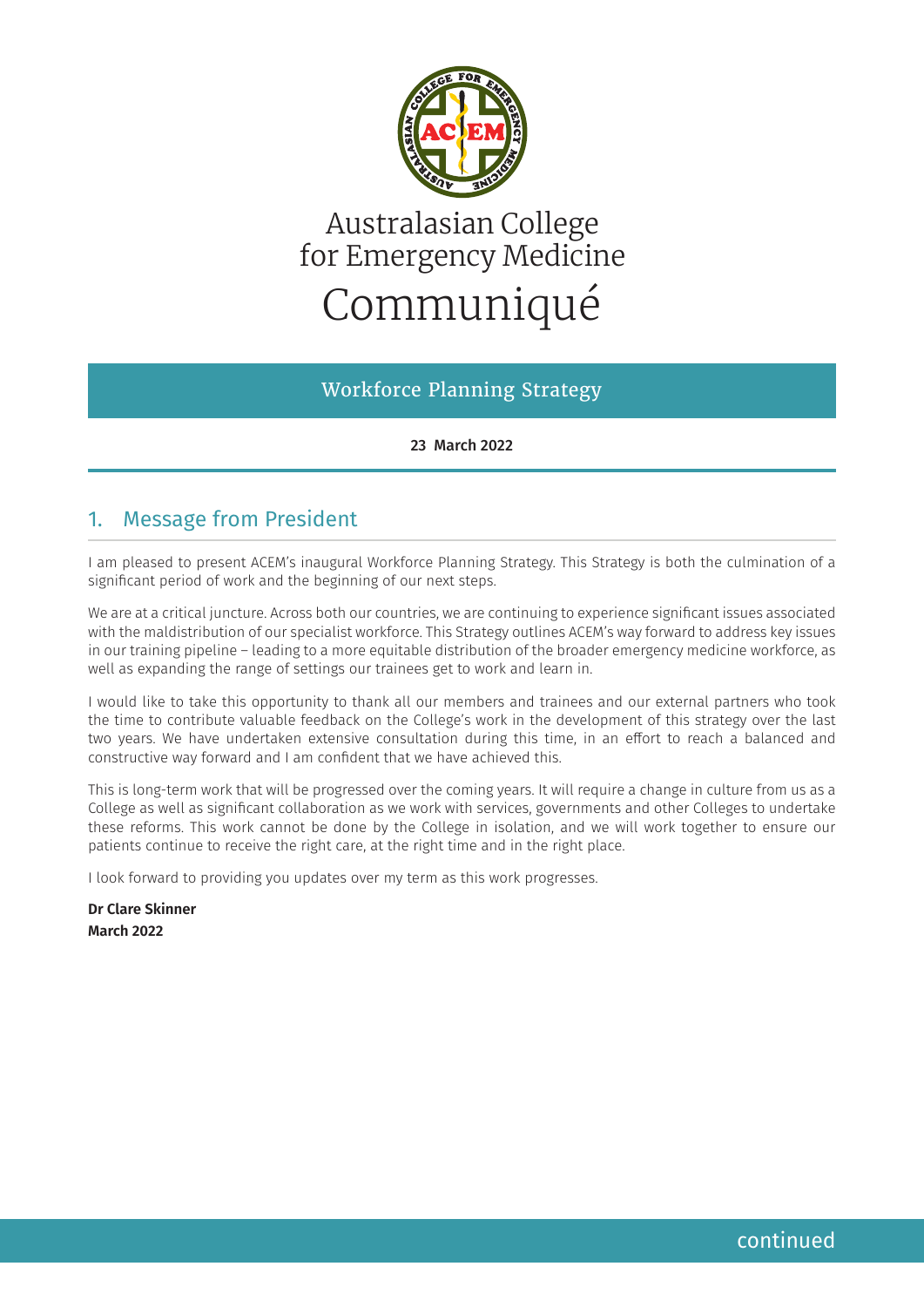# 2. Workforce Planning Strategy

This Strategy represents the results of work undertaken by ACEM's Workforce Planning Committee (WPC) on behalf of the ACEM Board, over the last two years.

In late 2020 ACEM sought feedback from its membership on the key issues facing the Emergency Medicine (EM) specialty and its workforce. This consultation process confirmed that the following factors were severely impacting both the delivery of emergency care across Australia and Aotearoa New Zealand and the wellbeing of the wider EM workforce. FACEM and FACEM-trainee workforce. The results of this consultation can be found [here](https://acem.org.au/getmedia/11ba9423-f4ae-4037-acd2-7e9bb9ceb670/201019_Workforce-Consultation-Report_FINAL_WEB).

Following this, the WPC developed a *Recommendations Paper* proposing a series of solutions aimed at addressing the key workforce issues facing the Emergency Medicine specialty – persistent issues of geographic maldistribution, sustainability of a long-term FACEM career and the complicated interaction between the needs of FACEM trainees with jurisdictional workforce needs. This consultation paper can be found [here](https://acem.org.au/getmedia/4c107ac0-9450-43ed-881f-e5d5801eb8cc/210817_Workforce-Planning-Consultation-Paper_FINAL_WEB).

The WPC subsequently provided a final set of recommendations to the ACEM Board in December 2021. The final set of recommendations approved by the ACEM Board are summarised below and now form ACEM's Workforce Planning Strategy.

The diagram below summarises broadly the work undertaken to develop the Strategy so far, and that still to come. This is followed by an outline of the four recommendations to be progressed under the Strategy.

| <b>Completed</b>              |                                                                                |                         | <b>Current Feb 2022</b><br>(Currently no change to existing arrangements<br>for current FACEM trainees and accredited EDs) | 2024 and beyond                                                           |  |
|-------------------------------|--------------------------------------------------------------------------------|-------------------------|----------------------------------------------------------------------------------------------------------------------------|---------------------------------------------------------------------------|--|
|                               |                                                                                | Stage 1 Stage 2 Stage 3 | $\blacktriangleright$ Stage 4                                                                                              | <b>Next Stages</b>                                                        |  |
| 2020 feedback<br>from members | <b>WPC</b><br>Recommendations recommendations<br>Paper developed to ACEM Board | Final set of            | Over the next two years, planning and<br>implementation of each recommendation<br>will commence.                           | $\triangleright$ Develop $\triangleright$ Pilot $\triangleright$ Finalise |  |

#### **Recommendation 1 – Accredited Training Networks**

ACEM will establish a new integrated system of FACEM training site accreditation that includes a series of accredited training networks across Australia and Aotearoa New Zealand. Each network would be assessed against the ACEM training site accreditation standards, and include an appropriately defined range of sites, with consideration given to the case-mix, patient presentation numbers and geographic location of each site and the overall network training experience. continued and the metallicity and the metallicity of the nearl two years, planning and<br>
from mentals and the metallicity of the metallicity of the metallicity of<br>
the metallicity of the metallicity of the metallicity of th

Each of the sites that make up the networks will comprise a set number of accredited training posts, with the numbers to be developed through consultation with jurisdictional stakeholders as employers and funders of the system.

There will be a formal agreement that the sites involved in a defined EM Training Network will work together to provide an integrated and comprehensive training program experience and deliver safe, high-quality training.

The recommendation includes the formation of networks that contain a combination of sites that allow for predominantly RRR training. As such, a significant range of regional, rural and/or remote (RRR) health services can choose to provide an integrated FACEM training experience across a range of RRR sites.

Accreditation will consider adequate depth and breadth of sites and experiences that will allow a trainee to meet all FACEM Training Program requirements within that network, throughout the length of the training pathway. They may be tailored to meet differing jurisdictional needs.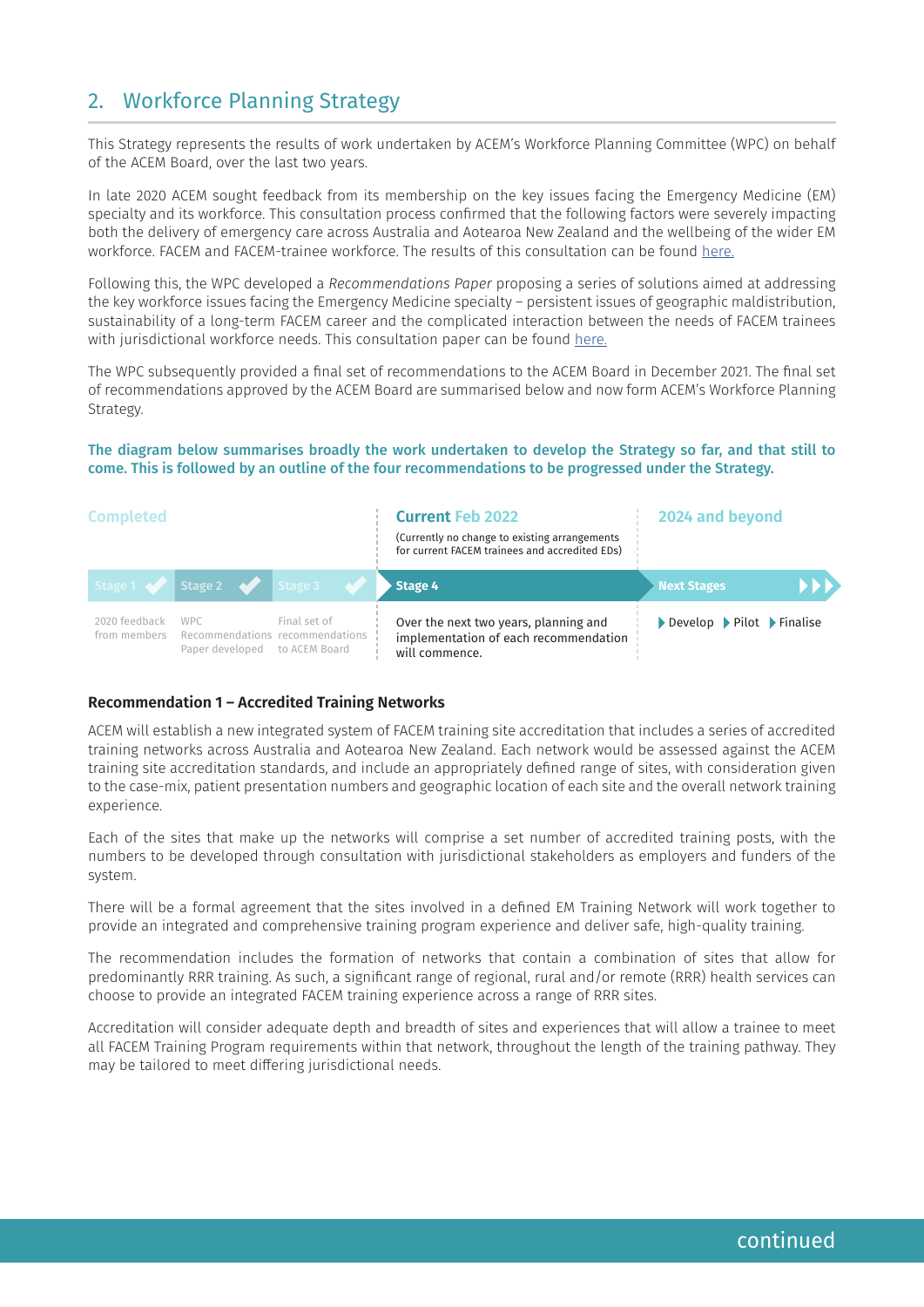#### **Revised Recommendation 2 – Rural Training and Rural Training Sites**

As part of establishing a new integrated system of accreditation that includes a series of accredited training networks within each jurisdiction, it is recommended that *each network have an appropriate balance of metropolitan and RRR training sites to satisfy all training program requirements*. 1

All future FACEM trainees (date to be determined) will also be required to undertake a minimum six-month RRR training placement within an accredited training network.

Each network will therefore be expected to facilitate and ensure the appropriate rotation of FACEM trainees through their respective RRR training sites.

#### **Recommendation 3 – Blended/Remote Supervision**

As part of improving access to rural FACEM training opportunities, it is recommended that the feasibility of a blended supervision model is explored, which sees traditional on-site clinical supervision supported with some remote clinical supervision/telesupervision.

It is recommended that this work is undertaken through a pilot remote supervision/telesupervision model, to establish the resources and tools required to implement and sustain a blended supervision training post, which is trialed via a network of accredited rural training sites.

Remote supervision arrangements should not compromise patient or trainee safety, or the quality of training placements, but instead be a mechanism to improve the range and variety of RRR settings capable of establishing viable FACEM training posts that are able to achieve ACEM accreditation.

This recommendation is intended to facilitate unique training opportunities – it is not intended that virtual clinical support replace in-person specialist workforce requirements.

#### **Recommendation 4 – Non-FACEM Senior Decision Makers**

As part of improving access to the non-FACEM consultant level (e.g., FACCRM/FRACGP/Rural Generalist) and non-FACEM middle grade EM workforce, it is recommended that ACEM develop detailed guidelines for health services regarding medical workforce models utilising appropriate non-FACEM senior decision makers, and further define the expected qualifications for this role.

ACEM must further define, develop, promote and help to embed different models of care that utilise alternative senior decision makers that are able to work across a range of settings and locations.

This will be done in consultation with a range of external stakeholders involved in the delivery of emergency care. Future workforce model guidelines (including any revisions to *G23 Guidelines on Constructing and Retaining a Senior Emergency Medicine Workforce)* may be considered for inclusion into accreditation requirements, in the future.

### 3. What does this mean for current trainees and accredited EDs?

This is important strategic work representing significant reform in the delivery of the FACEM Training Program. The implementation of these recommendations will be a significant undertaking for the College.

This work is not to be confused with recent changes to the College's FACEM Curriculum and FACEM Training Program and associated Accredited Site Classification and Delineation System for FACEM training sites. These curriculum and training program changes were approved by the ACEM Board in 2020 and implemented in February this year (2022). There is therefore no impact on existing arrangements for current FACEM trainees and accredited EDs.

It is anticipated that the finalisation and implementation of accredited training networks will take a number of years to develop, pilot and finalise. In addition, any major training program changes will be communicated with a significant notice period, allowing all trainees, FACEMs and participating health services sufficient time to prepare.

<sup>1</sup> The minimum proportion of RRR sites within a network will be determined by a project Working Group, who will undertake detailed development of the networked accreditation model.